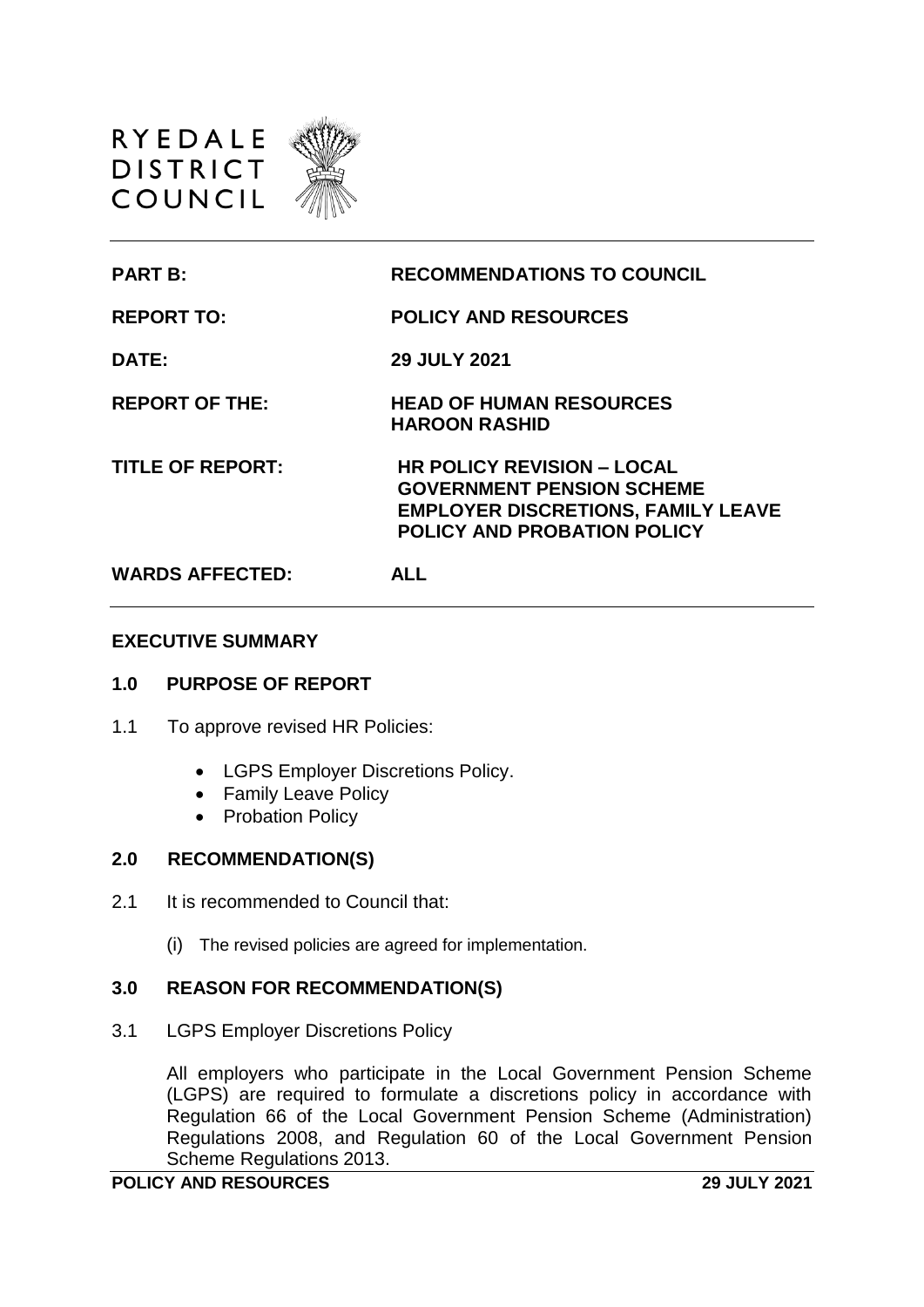There is no evidence of an updated policy after 2012.

3.2 Family Leave Policy

A number of previous policies existed covering different aspects of family leave, such as maternity and paternity leave. These policies were not up to date in terms of legislation.

3.3 Probation Policy

The probation policy and procedure is a new policy to provide structure and consistency to the probation process.

# **4.0 SIGNIFICANT RISKS**

4.1 There are no significant risks identified with the revised policies. Outdated policies however, can leave an organisation at risk. Old policies may fail to comply with new laws and regulations and may not address new systems or technology, which can result in inconsistent practices.

## **5.0 POLICY CONTEXT AND CONSULTATION**

5.1 Full trade union consultation has taken place and the revised policies have been approved by Strategic Management Board. Final ratification by Elected Members will complete the consultation process prior to implementation.

# **REPORT**

# **6.0 REPORT DETAILS**

6.1 HR policies are a written description of rights and responsibilities of employers and employees. If a policy is well developed and clearly written, it helps communication with employees, clarifies expectations and makes sure that everyone is treated in a consistent and fair way. These are all important factors for creating a desirable culture for the organisation, and they minimise exposure to legal risk.

## **LGPS Employer Discretions Policy**

6.1 Background to Legislation

The LGPS (Amendment) Regulations 2018 introduced some new rules for scheme members who left before 31 March 2014 and Councillor Members. The change to the scheme rules means that they no longer need our consent (as their former employer) to take their pension benefits between the age of 55 and 60.

The draft discretions policy contains all of the 'legacy' discretions for the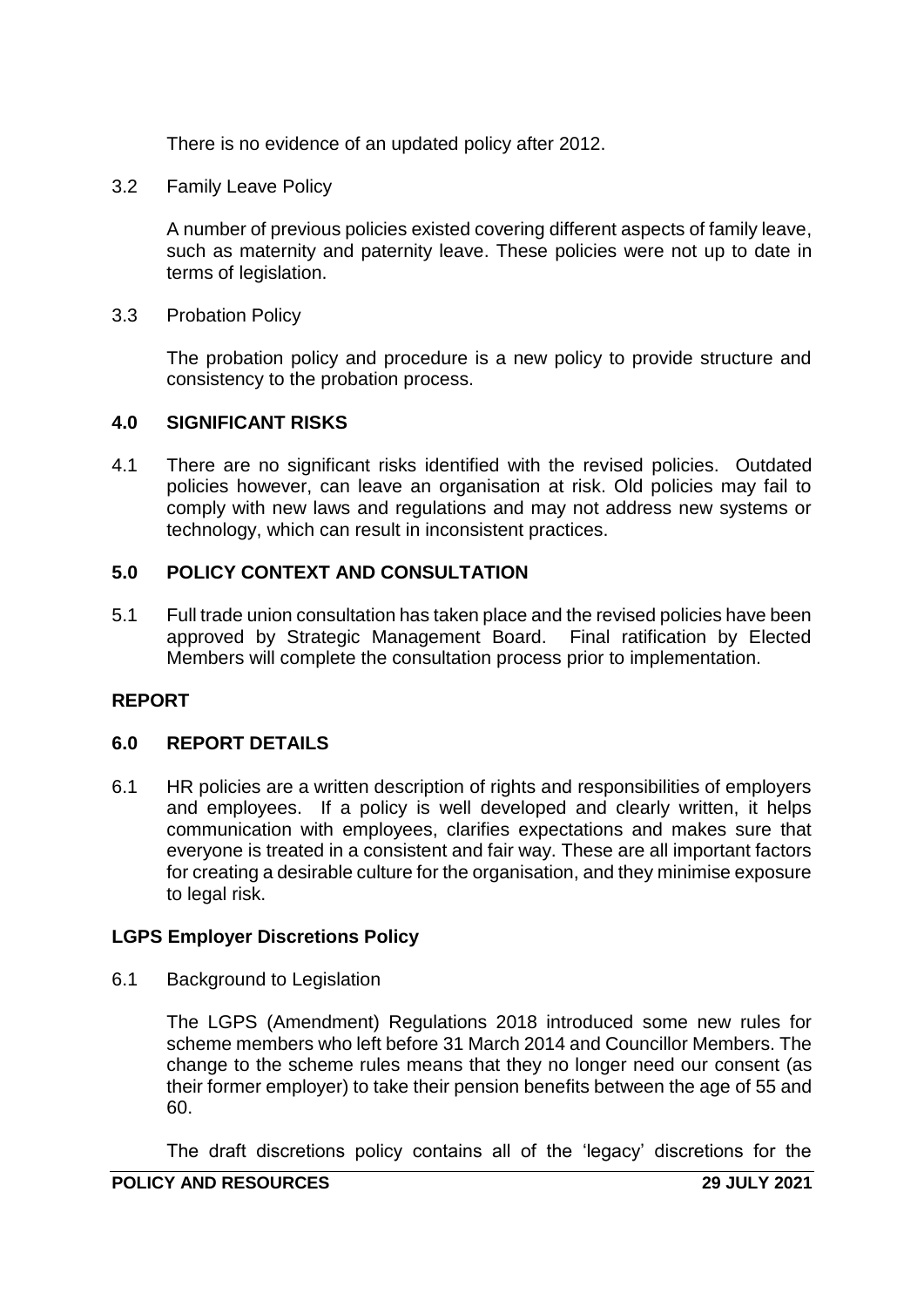scheme rules prior to 1 April 2014 as well as the current discretions from 1 April 2014. Discretions are classed as:

- Mandatory: the employer must formulate, publish and keep under review a policy on these discretions
- Recommended: there is no requirement for employers to publish a written policy on these discretions. However, as these matters arise fairly frequently it may be appropriate, so that members can be clear on their employer's policy
- Less common: there is no requirement for employers to publish a written policy on these discretions

The draft policy contains discretions classed as mandatory and recommended.

6.2 Policy Requirements

In formulating and reviewing the discretions policy RDC are required by the regulations to have regard to the extent to which the exercise of discretionary powers unless properly limited, could lead to a serious loss of confidence in the public service, and be satisfied that the policy is workable, affordable and reasonable having regard to the foreseeable costs.

Exercising the major discretions may result in a cost to the employer (commonly called 'pension strain'), the policy has been formulated taking this into consideration.

# **Family Leave Policy**

6.3 The Family Leave Policy combines all elements of family leave in one document for consistency and ease of understanding. Previously, separate policies existed for Maternity, Paternity and Adoption Leave. In addition to these, the new policy covers Shared Parental Leave, Unpaid Parental Leave, Surrogacy and Parental Bereavement Leave. For ease of reference a comparison table is provided with the policy.

## **Probation Policy and Procedure**

6.4 This is a new policy to ensure a consistent and supportive approach to probation. This policy is closely aligned with the Council's People and Culture Plan and supports our priorities, values and behaviours in delivering a robust and consistent approach to performance with clear expectations, so a supportive performance culture can develop and be embedded.

## **7.0 IMPLICATIONS**

- 7.1 The following implications have been identified:
	- a) Financial